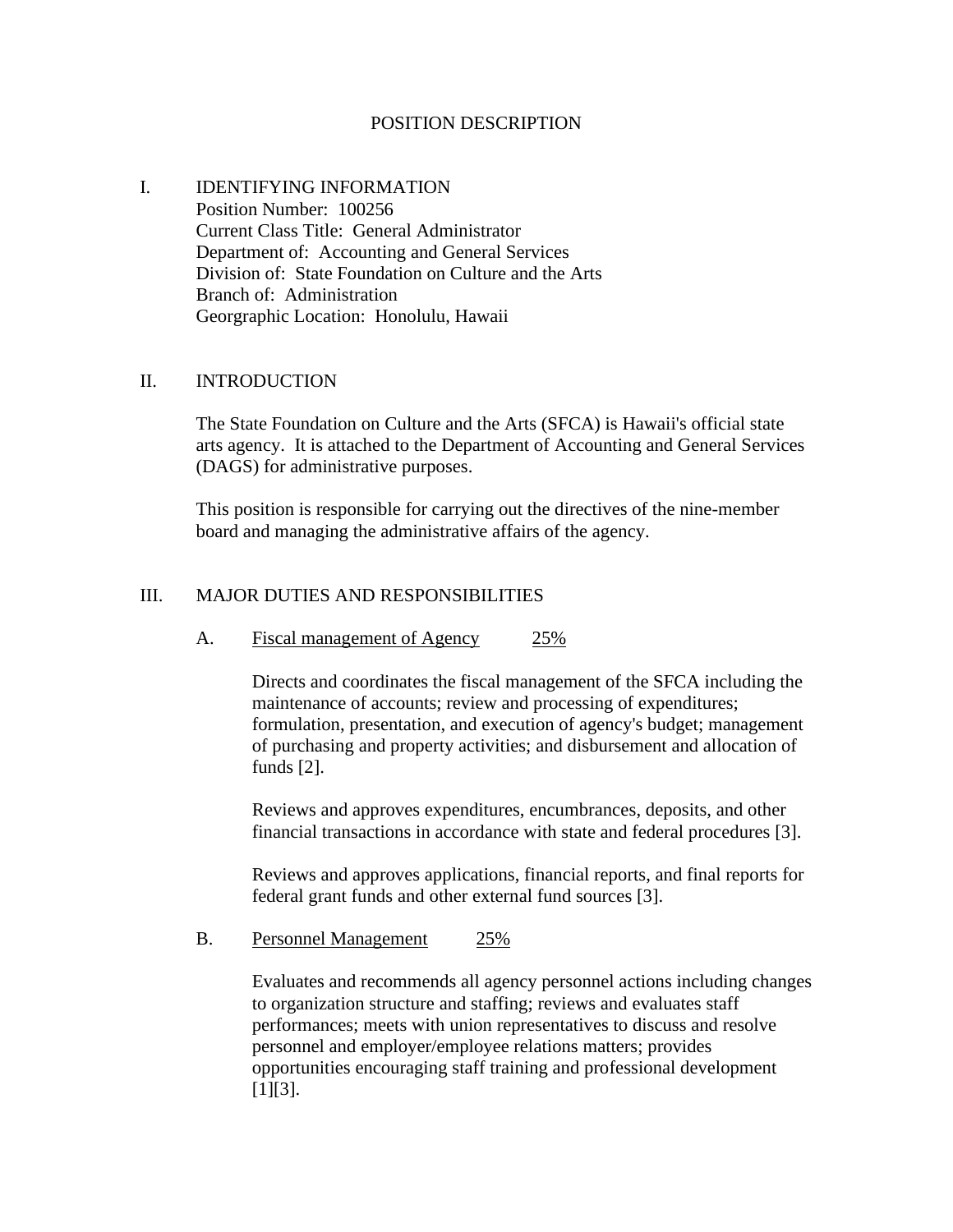Supervises program managers and specific program specialists directly and provides technical review and direction [1][3].

Reviews and evaluates program plans, budgets, procedures, and guidelines developed by staff [1][3].

C. Program Management 25%

Develops, directs, and coordinates systematic procedures to ensure proper control and accountability of program activities [1][3].

Provides guidance and direction in program planning, implementation, monitoring, and evaluation [1][3].

D. Agency Management 25%

Reviews and evaluates staff studies and reports, and makes recommendations on agency goals, policies, rules, legislative proposals, procedures governing SFCA operations, etc [1][3].

Serves as liaison with state and national agencies, legislature, the general public, contractors, etc [3].

Prepares and coordinates the agendas for all SFCA board, committees, panels, public meetings and advisory group meetings; attends and participates in meetings affecting SFCA-related matters [3].

# EVIDENCE USED IN DETERMINING ESSENTIAL FUNCTIONS CONSIDERED:

The following evidence was considered in determining the essential functions of the position: the amount of time spent performing the function; the consequences of not requiring a person in this job to perform its functions; the work experience of people who have performed this job in the past and the work experience of people who currently perform similar jobs; and the nature of the work operations based on organizational structure.

# IV. CONTROLS EXERCISED OVER THE WORK

A. Nature of Supervisory Control Exercised Over the Work

The position reports to the Commission of the State Foundation on Culture and the Arts and also to the Comptroller of the Department of Accounting and General Services.